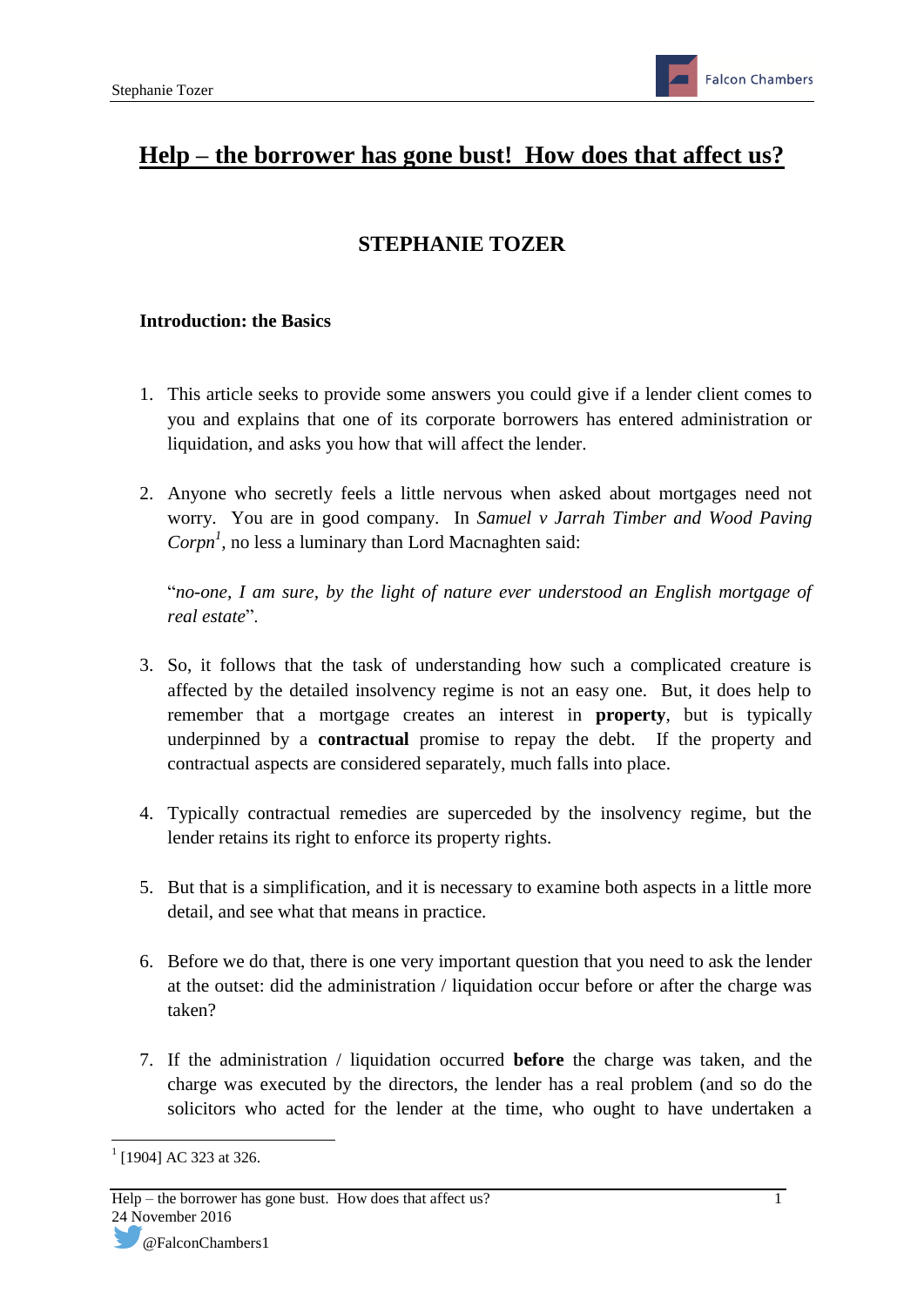Companies House search before completion to verify the borrower's status!). The directors had no power to execute the charge<sup>2</sup> so it will be void.

8. If the administration / liquidation occurred **after** the charge was given, and the charge is otherwise valid<sup>3</sup>, what is the position?

#### Contractual remedies

- 9. Once the borrower enters administration or liquidation, the lender will generally not be able to make a claim in debt against the borrower<sup>4</sup>. Instead, it can prove in the liquidation / administration. It can prove even if the debt has not yet fallen due under the terms of the mortgage.
- 10. However, a creditor must disclose the security in its proof. If the lender does not disclose the security, and proves for the full amount of the debt, it must surrender the security, unless the Court relieves it from this obligation on the grounds that the omission was inadvertent or the result of an honest mistake<sup>5</sup>.
- 11. Assuming the creditor does disclose the security, it can elect to surrender the security and prove for the full amount of the debt, but, since proving for a debt only results in the recovery of a small fraction of the debt, the best course is generally to maintain the security, and to prove for any shortfall between the amount realised or the estimated value of the security and the debt $<sup>6</sup>$ . This is permissible.</sup>

### Property remedies: Enforcing the Security

12. As mentioned, neither liquidation nor administration affects the existence of the security per se. Immediately following the appointment of the liquidator or the administrator, the lender will still have its charge. That remains the case throughout in a liquidation (subject to one exception where the security is leasehold considered below). But, in an administration, lenders must beware of the Court's power to order an administrator to dispose of property which is subject to a security as if it were not

 $3$  And no challenges are made to the charge are made as a result of the insolvency, eg that it was a preference. <sup>4</sup> In a compulsory winding up, no proceedings can be brought against the company without leave: Insolvency Act 1986 s 130(2). Leave will not be granted to enable one creditor to obtain priority over others. In a

<sup>&</sup>lt;sup>2</sup> Insolvency Act 1986 Sch B1, para 64 and Sch 1 re administration; Re Mawcon [1969] 1 WLR 78 and Insolvency Act 1986 s 91(2) and 103 re liquidation. Note that in a voluntary liquidation, the directions may be authorised by the liquidator or the liquidation committee.

voluntary winding up, the Court is also likely, on an application by the liquidator under Insolvency Act 1986 s 112, to stay any action by one creditor which would have the effect of it obtaining priority over others. In an administration, no legal process can be taken without the permission of the administrator or the permission of the Court: Insolvency Act 1986 Schedule B1 paragraph 43(6). The same principles will apply.

<sup>5</sup> Insolvency Rules r 2.91 and 4.96.

<sup>6</sup> Insolvency Rules 1986 r 4.88 and 2.83.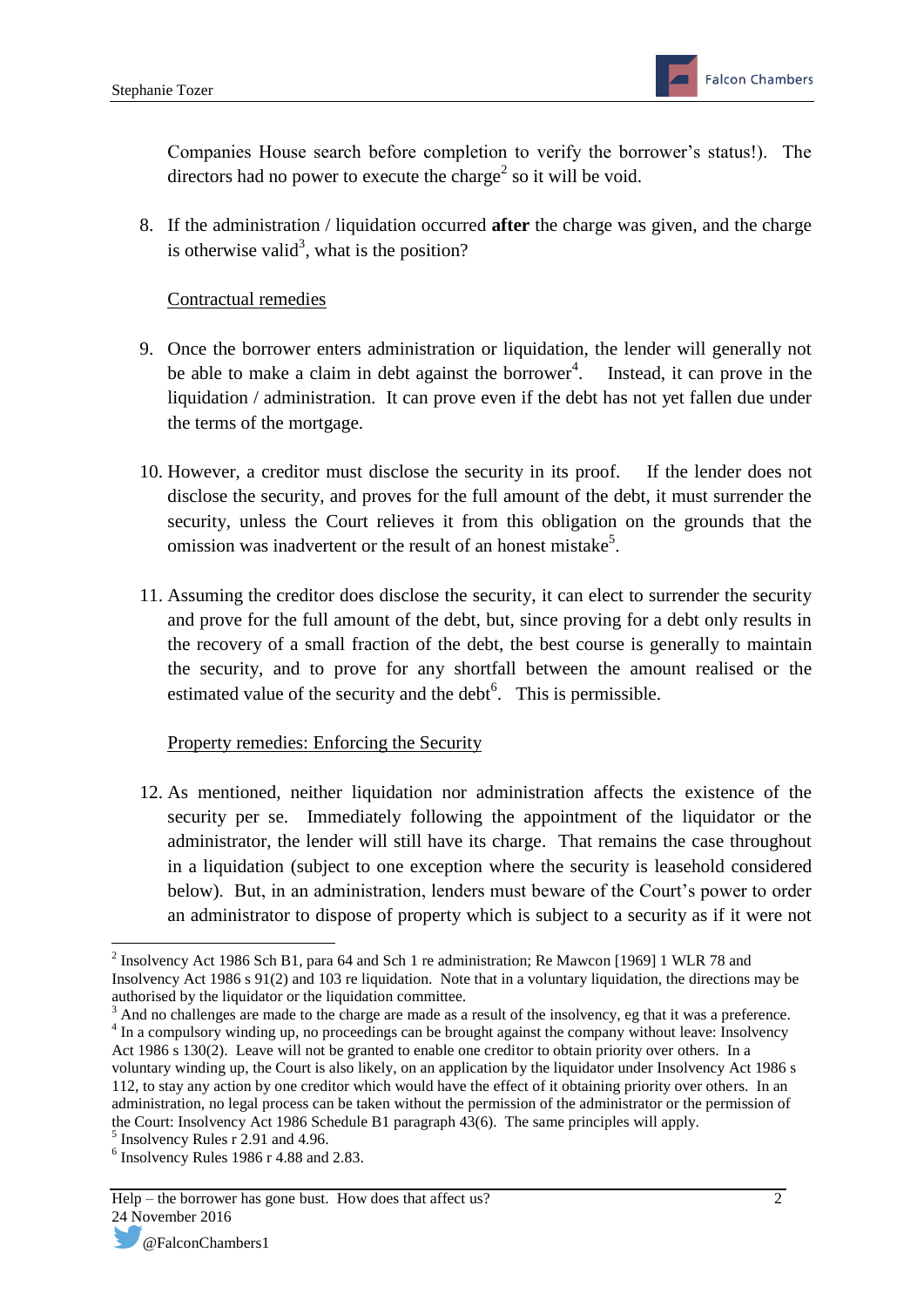subject to the security<sup>7</sup>. To date, to the best of my knowledge, the power has not been exercised against an arms' length lender<sup>8</sup>, without its consent<sup>9</sup>, and I anticipate that the Court would take some persuading that the security should be abrogated in this way.

- 13. So, the real question is more likely to be how the liquidation / administration affects the lender's right to enforce the security. To advise about this, there is another important question you will want to ask: had the lender already taken any steps to enforce the security before the liquidation / insolvency?
- 14. **Where the lender has not yet commenced enforcement**, the lender may want to seek possession and sell the security. Alternatively, it may want to appoint a receiver. Can it?
- 15. The first matter which needs to be checked is whether the lender is entitled to enforce the security. This depends on the terms of s 101 and 103 of the Law of Property Act 1925 and the terms of the mortgage.
- 16. If there is no existing entitlement to enforce the security, the lender must sit tight unless and until the relevant conditions are satisfied. If the administrator (or the liquidator, although this is less likely) pays the instalments as they fall due, so that the conditions are not satisfied, the lender may be able to do very little beyond prove for the estimated shortfall.
- 17. Sometimes, the mortgage deed will provide that an event of insolvency entitles the lender to enforce its security. Where the borrower is in liquidation, the lender cannot rely on such a provision to sell or appoint a receiver without the leave of the Court<sup>10</sup>. The application should be made in the winding up proceedings, or, in a voluntary liquidation, by part 8 claim form.
- 18. Furthermore, even if the lender is entitled to enforce under the terms of the mortgage, the lender will require the permission of the Court to:

 7 Insolvency Act 1986 Schedule B1 paragraph 71

<sup>8</sup> It was exercised against directors who had security over the company's property in *O'Connell v Rollings [2014] EWCA Civ 639*

<sup>9</sup> The secured creditors did consent in *Re Phones 4 U Ltd (in administration) [2014] EWHC 3571*  $10$  Law of Property Act 1925 s 110 and 205(1)(i).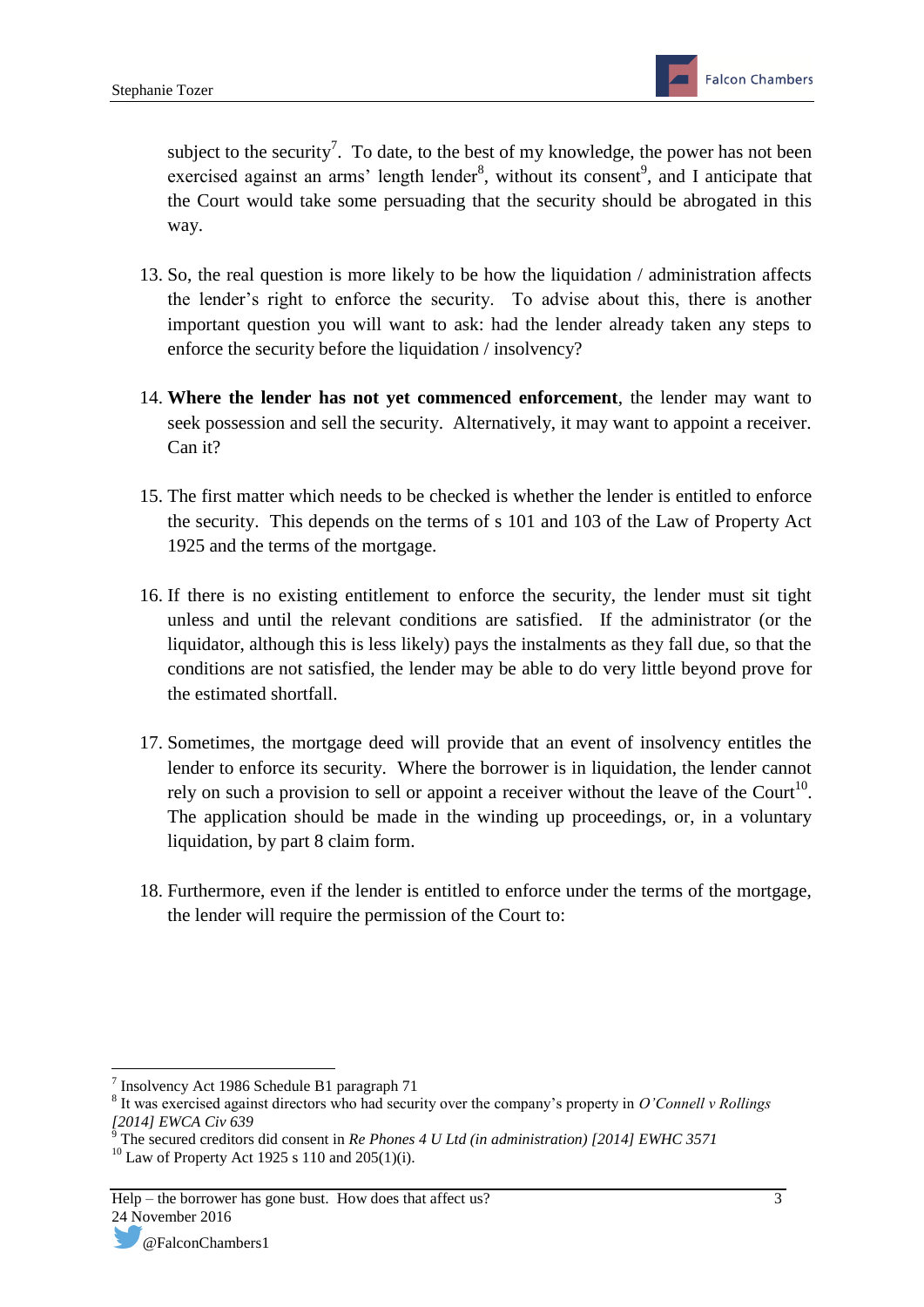- (1) take any proceedings against the company, including possession proceedings, if the company is in compulsory liquidation or administration<sup>11</sup>; or,
- (2) in the case of an administration only, to appoint a receiver or sell, unless the administrator consents $^{12}$ .
- 19. If the borrower is in compulsory liquidation, permission will generally be given unless there is some special ground for refusing. An example might be if the liquidator has already taken steps to agree a sale which will discharge the whole of the lender's debt, or at a price which the Court is satisfied is a proper price. Otherwise, the Court will generally allow the lender to enforce its proprietary rights.
- 20. If the borrower is in administration, the position is less straight-forward. The Court must balance the creditor's right to its security against the aim of the administration (namely the survival of the company if possible, and if not a more advantageous realisation of the company's assets than would arise from a liquidation)<sup>13</sup>. The evidence in support of the application should therefore set out what prejudice the creditor will suffer if it cannot enforce its security, and in particular should deal with the value of the property, the balance outstanding and the monthly instalments. Leave is more likely to be given if it will not impede the purposes of the administration, for example if the property is not the only asset in the administration, or if the lender will suffer significant losses if leave is refused, but, if possession of the property is necessary for the continuation of the company's business, leave can be refused $14$ .
- 21. **If the lender has issued possession proceedings, but these have not yet resulted in an order,** the position is similar. The lender cannot continue with the proceedings without leave<sup>15</sup>. In an administration, the lender would also be precluded from selling out of Court without leave (or the consent of the administrator)<sup>16</sup>.
- **22. If the lender has possession of the Property**, it is entitled to remain as mortgagee in possession if the company is wound  $up<sup>17</sup>$ .

<sup>15</sup> Insolvency Act 1986 s 130(2) and Schedule B1 paragraph  $43(6)$ 

**.** 

 $11$  See f/n 4 above. Leave is not required to appoint a receiver in a liquidation (unless the only ground for doing so is the liquidation – see above): *Re Henry pound Son & Hutchins (1889) LR 42 Ch D 402; Re Potter Oils Ltd (no2) [1986] 1 WLR 201.* 

 $12$  Insolvency Act 1986 Schedule B1 paragraph 43(2) prevents any step "to enforce security" being taken without leave or the consent of the administrator. This includes appointing a receiver: *Sinai v Hooper* [2003] *EWHC 910.*

<sup>13</sup> *Re Atlantic Computer Systems plc [1990] BCC 859 at 880*

<sup>14</sup> *Innovate Logistics Ltd v Sunberry Properties Ltd [2008] EWCA Civ 1321*

<sup>&</sup>lt;sup>16</sup> Insolvency Act 1986 Schedule B1 paragraph  $43(2)$ 

<sup>17</sup> *In re Joyce (1874-75) LR 10 Ch App 222*

Help – the borrower has gone bust. How does that affect us? 4 24 November 2016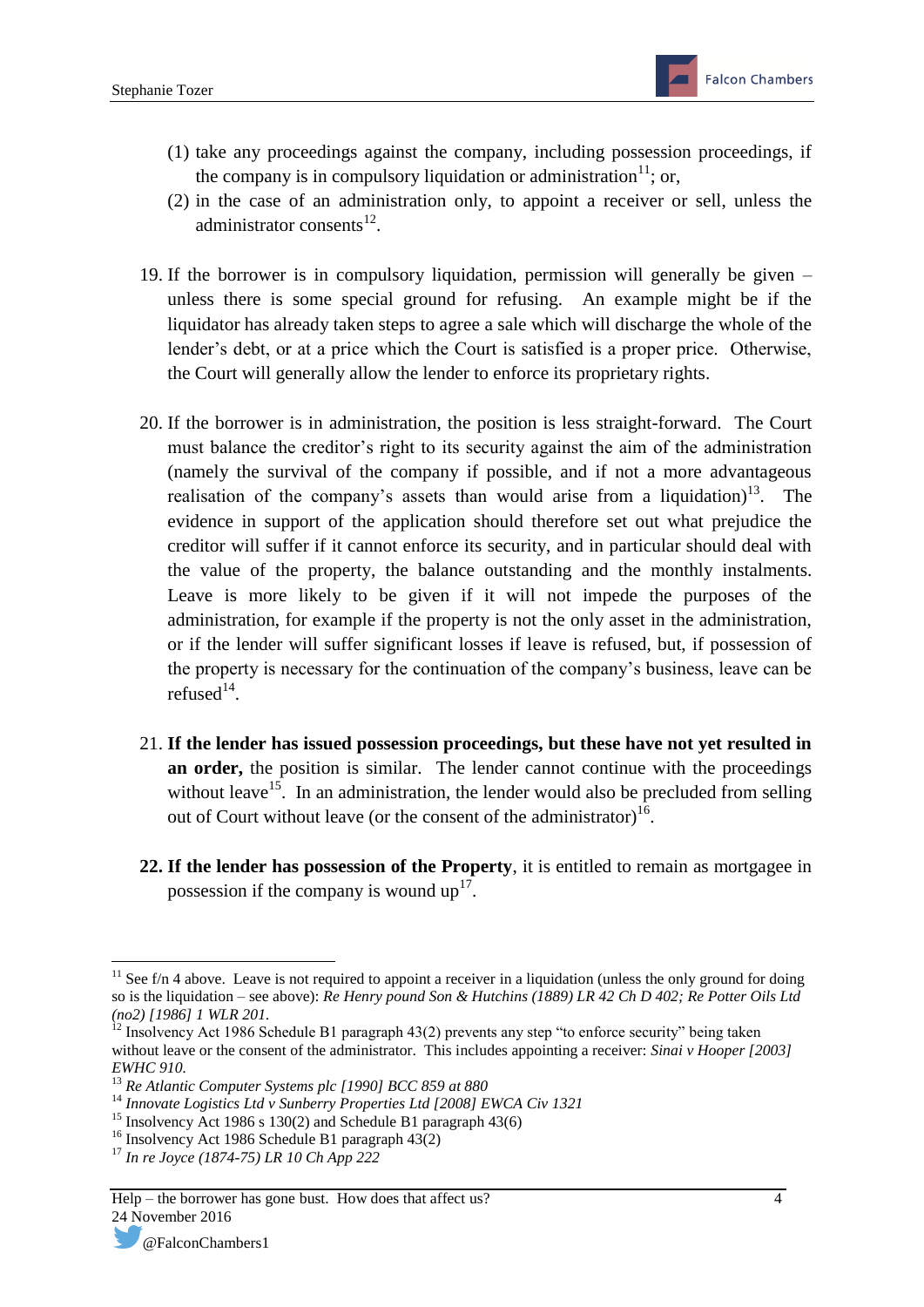**23.** But, if the company goes into administration, the mortgagee in possession will not be able to sell, or take any other step to enforce the security, without leave or the administrator's consent. In the absence of any authority about what happens to a mortgagee in possession when an administrator is appointed, it is uncertain whether the mortgagee in possession can do anything at all.

#### 24. **If the lender has appointed a receiver**:

- (a) In an administration, the receiver must vacate office if the administrator requires him to<sup>18</sup>. If he is not required to vacate, probably, he cannot exercise any management power without the consent of the administrator, or take any steps to enforce the security<sup>19</sup>.
- (b) In a liquidation, the receiver remains receiver, and will remain in possession unless and until the Court orders him to give up possession. But, his powers are limited.

#### **A word about receivers**

- 25. Section 109 of the Law of Property Act provides that a receiver is deemed to be the agent of the mortgagor (unless the mortgage deed provides otherwise). Contractual powers to appoint a receiver also invariably provide that the receiver is to be the agent of the mortgagor. This provides an important protection for the lender, and is often the reason that a lender will appoint a receiver rather than taking possession itself.
- 26. It is therefore important to note that the accepted view seems to be that if the borrower is being wound  $up^{20}$ , the receiver is **not** the agent of the borrower, at least for all purposes<sup>21</sup>. If a receiver has been appointed prior to the liquidation, the receiver's status will change when the company is wound  $up^{22}$ . In this situation, the lender will want to consider whether to terminate the receivership. That will depend on what the

<sup>1</sup> <sup>18</sup> Insolvency Act 1986 Schedule B1, paragraph 41(2)

<sup>&</sup>lt;sup>19</sup> Because the receivers acts are steps to enforce security over the company's property: Schedule B1, paragraph 43(2). The company cannot exercise any management power without the consent of the administrator: Schedule B1, paragraph 64.

<sup>&</sup>lt;sup>20</sup> The position in an administration is less clear. Presumably, since the receiver cannot do anything without the administrator's consent to him exercising management powers on behalf of the company (Schedule B1 paragraph 64), if he does take any steps, he will still take those as an agent for the company.

<sup>21</sup> The case typically cited as authority for that proposition is *Gosling v Gaskell [1897] AC575.* For a voluntary liquidation, see *Thomas v Todd [1926] 2 KB 511.* 

 $^{22}$  Probably, this dates from the time when the winding up petition is presented: Insolvency Act 1986 s 129(2). This means that the receivers' agency in respect of acts done between commencement and the order being made is retrospectively invalidated.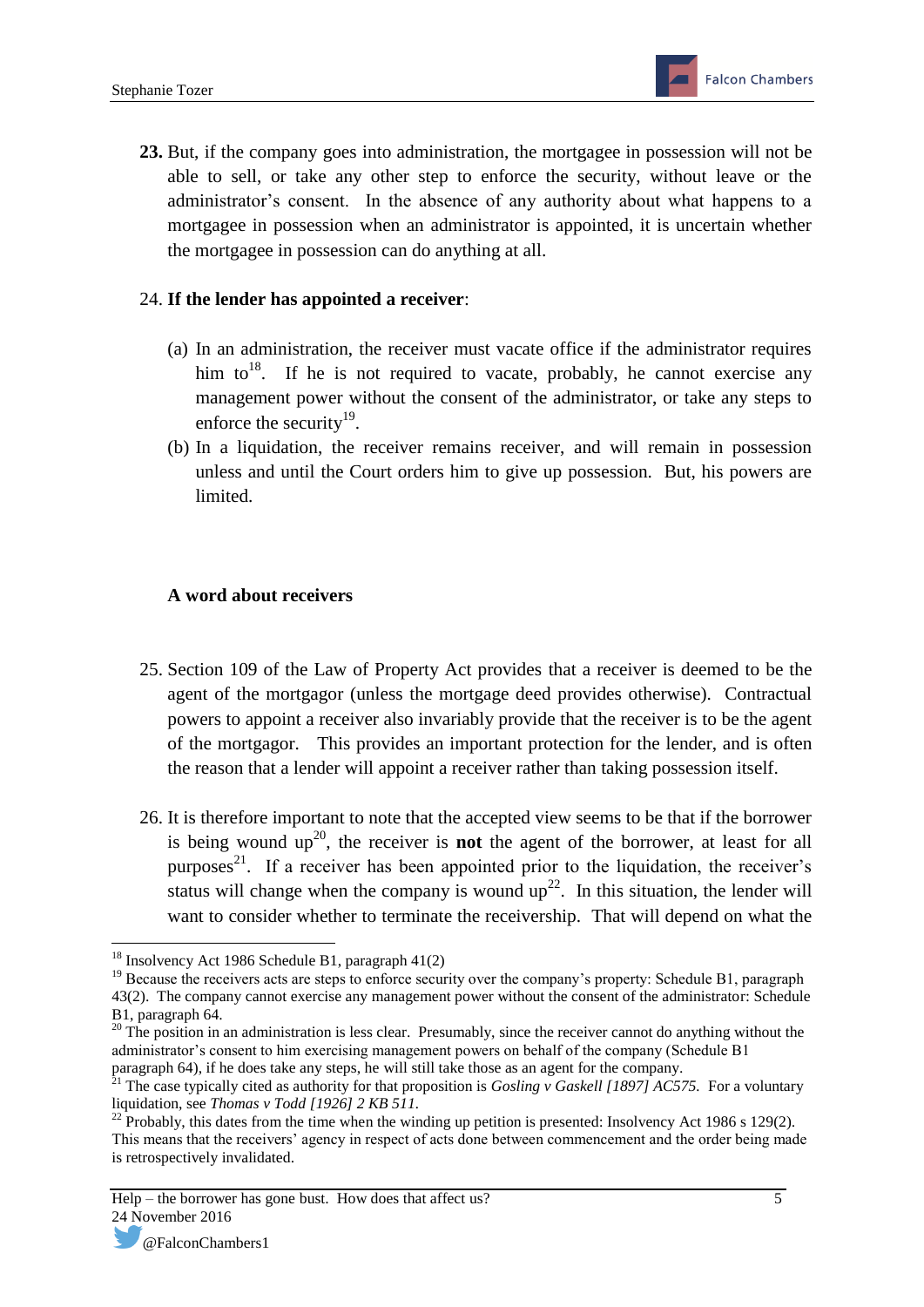receiver needs to do and the extent to which the lender is willing to take on liability for the receiver's acts, as we will see in a moment.

27. Similarly, if the lender has not already appointed a receiver, it will want to think carefully about whether to do so after the borrower is in liquidation. Although it is perfectly possible to appoint a receiver when the borrower is in liquidation<sup>23</sup>, there may be no advantage in doing so – because the receiver will not be the borrower's agent in these circumstances – and a disadvantage, because the receiver will in practice have to take on liability for the receiver's acts. Let us examine both of those propositions in more detail.

#### Not the borrower's agent

- 28. The receiver will not be able to enter fresh contracts on behalf of the borrower. This also means that the receiver cannot grant leases, because the receiver cannot impose any fresh obligations on the borrower.
- 29. But the receiver probably can give good receipts for rent due under existing leases<sup>24</sup>, even if the borrower is in liquidation and he is not operating as the borrower's agent. So if there is an existing sub-lease, and the mortgagee simply wants the receiver to collect the rent, appointing a receiver might be the right course.
- 30. Also, if the mortgage deed includes a power of attorney empowering the receiver to sell the mortgaged property in the name of the borrower, the receiver can still sell the property on behalf of the borrower<sup>25</sup>. Land Registry will treat a transfer executed by a receiver after a winding up as conferring good title<sup>26</sup>.
- 31. It follows that, before advising the lender whose borrower is in liquidation whether to appoint a receiver, you need to know what the lender proposes that the receiver should actually do, to ascertain whether he will be able to do it.

### Liability for the receiver's acts

32. A well advised receiver will require the lender to provide a full indemnity before accepting an appointment, particularly where the borrower is in liquidation (in case he

**<sup>.</sup>** <sup>23</sup> *In re Northern Garage Ltd [1946] Ch 188*

 $^{24}$  Law of Property Act 1925 s 109(3). This appears to be independent of the deemed agency created by s 109(2), not least because of the reference to a power to demand rent in the name of the mortgagee.

<sup>25</sup> *Sowman v David Samuel Trust [1978] 1 WLR 22*

<sup>&</sup>lt;sup>26</sup> Land Registry Practice Guide 36A paragraph 3.3.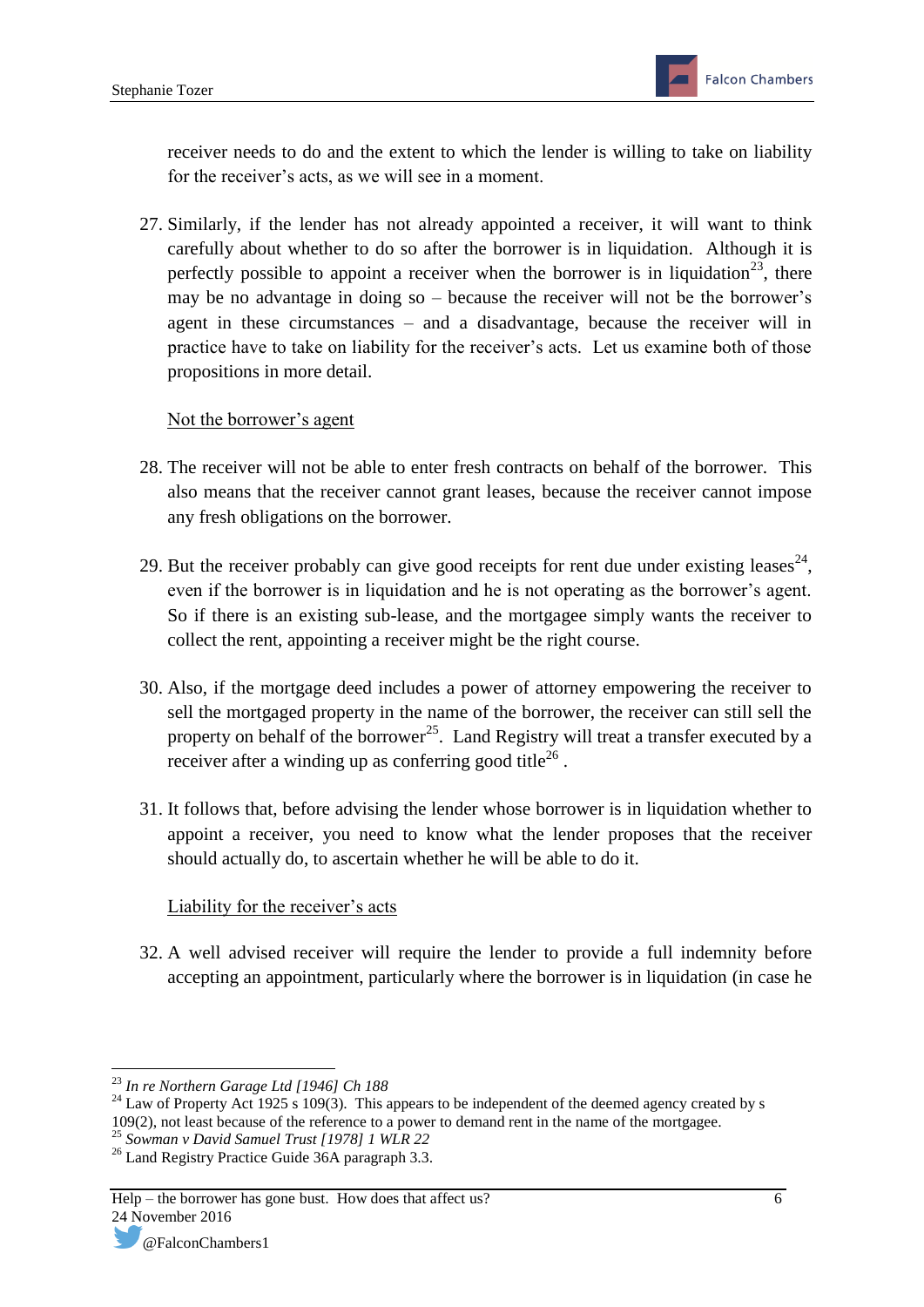is personally liable for his acts), and in some cases the receiver will be found to be acting as the lender's agent instead<sup>27</sup>.

#### Procedural point

33. If the lender does decide to proceed with appointing a receiver, the receiver will require the Court's permission to take possession of the property from a Court appointed liquidator or any administrator<sup>28</sup>. Permission should be given as a matter of course $^{29}$ .

#### **Special Considerations Affecting Leasehold Securities**

- 34. If the security is a leasehold estate, the lender will want to know if there is any danger that the lease can be brought to an end as a result of the liquidation / administration, and if so, what impact that will have on its position.
- 35. Consideration therefore needs to be given to the law relating to disclaimer and forfeiture.

#### Disclaimer

- 36. A liquidator (in a compulsory or voluntary winding up) can disclaim "onerous property<sup>30</sup>. This includes a lease which contains covenants on the part of the tenant which are yet to be performed $31$ . Of course whether the liquidator will in practice disclaim will depend largely on whether sufficient value could be realised by assigning the lease to cover any liabilities.
- 37. The liquidator does not require the leave of the Court to disclaim. He disclaims by filing a notice containing the prescribed information at Court<sup>32</sup>. The Court must seal and endorse the notice<sup>33</sup>.
- 38. A copy of the endorsed notice must be provided to the lender within 7 business days<sup>34</sup>. The disclaimer will take effect 14 days after service of that notice<sup>35</sup> - unless

 $\overline{a}$ <sup>27</sup> For example, *Amercian Express v Hurley (1986) 2 BCC 98993*

<sup>&</sup>lt;sup>28</sup> Re Henry Pound Son & Hutchins (1889) LR 42 Ch D 402; Schedule B1 paragraph 5. If the lender requires leave to appoint the receiver, he can apply to the Court for permission for the receiver to take possession from the liquidator at the same time. Otherwise, the application should be made in the existing proceedings.

<sup>29</sup> *Re Potters Oils [1986] 1 WLR 201 at 206* 

<sup>&</sup>lt;sup>30</sup> Insolvency Act 1986 s 178. An administrator does not have such a power.

*<sup>31</sup> Eyre v Hall [1986] 2 EGLR 95*

<sup>&</sup>lt;sup>32</sup> Insolvency Rules r4.187

 $33$  ibid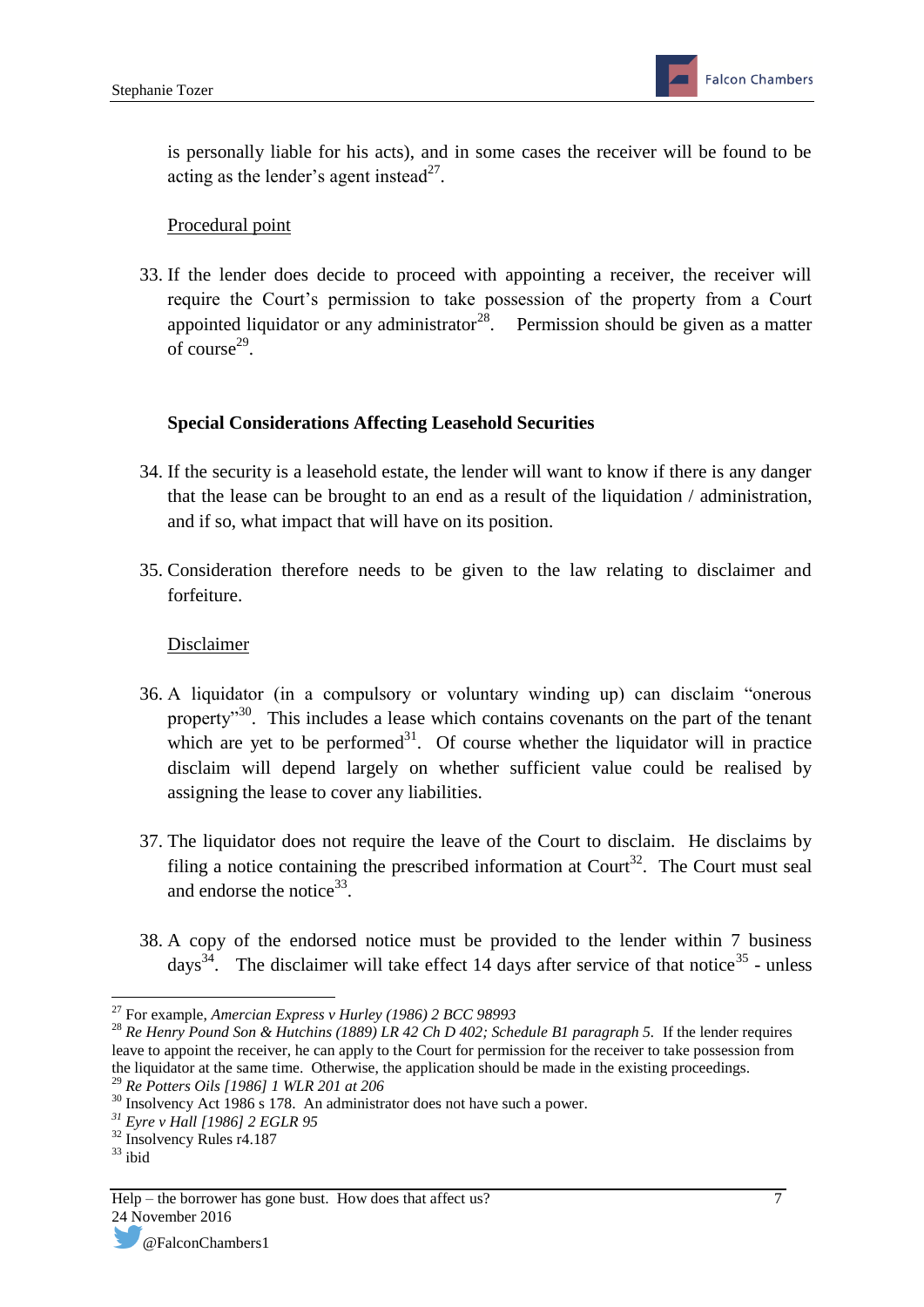before then an application is made<sup>36</sup> for a vesting order. The mortgagee can make such an application<sup>37</sup>, but generally it is not in its interest to do so. For, the disclaimer operates to determine the rights, interests and liabilities of the company in and in respect of the property disclaimed, but does not affect the right or liabilities of any other person<sup>38</sup>. This means that the disclaimer does not bring the leasehold estate to an end, or destroy the charge per se. If a vesting order is made, the lease will be vested in the mortgagee, so that the mortgagee will be liable for the tenant's lease covenants. This may include liability for completed breaches which existed at the commencement of the winding  $up^{39}$ . Generally, the mortgagee will not want to apply for a vesting order.

39. However, the landlord<sup>40</sup> may apply for an order vesting the leasehold estate in the lender, so that it has someone "on the hook" to perform the tenant's covenants in the lease. If there is a sub-tenant, the landlord may apply against the sub-tenant instead, but where there is not, a well advised landlord will make such an application. This will have the effect of putting the mortgagee to his election: either he must accept the vesting order, or he will be excluded from all interest in the property<sup>41</sup>. Since the liquidator is unlikely to have disclaimed if the lease had a value, the mortgagee must consider this carefully.

#### Forfeiture

**40.** The other way in which a lease can sometimes be brought to an end as a result of insolvency is forfeiture. That is the subject of a separate paper, by Adam Rosenthal. All that needs to be said about it here is that just as the lender requires leave before issuing proceedings against a company in compulsory liquidation or administration, or before taking other steps to enforce against a company in administration, the landlord will also require permission to take forfeiture proceedings against a company in compulsory liquidation or administration. It will also require permission if it wishes to forfeit by peaceable re-entry against a company in administration, unless the administrator consents to the re-entry<sup>42</sup>.

**<sup>.</sup>**  $34$  Insolvency Rules r 4.188(2)

 $35$  Or, the last such notice, if there are multiple people with derivative interests

<sup>36</sup> Under s 181 of the Insolvency Act 1986

 $37$  And can in fact do it for up to 3 months after it knew of the disclaimer: Insolvency Rules r4.194

 $38$  Insolvency Act 1986 s  $178(4)$ 

<sup>&</sup>lt;sup>39</sup> Or, at the Court's discretion, he may be treated as if the lease had been assigned to him immediately before the commencement of the winding up: Insolvency Act 1986 s 182(1)

<sup>40</sup> *In re Finley, ex p Clothworkers' Co* (1888) L.R. 21 Q.B.D. 475

 $41$  Insolvency Act 1986 s 182(4)

 $42$  Schedule B1, paragraph 43(4)